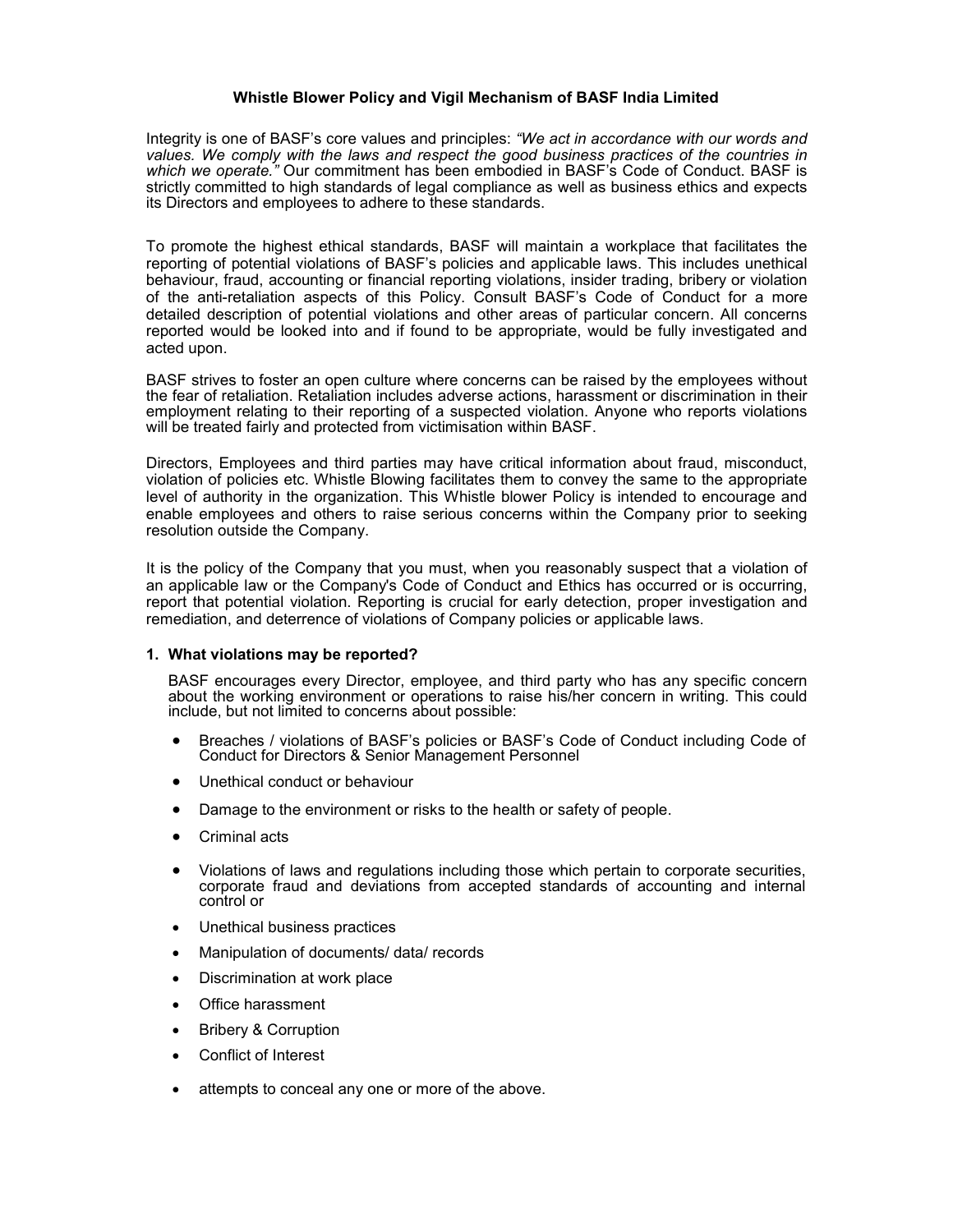### **2. Whom to Report:**

All suspected violations may be reported to:

- (i) Immediate supervisor (for employees only) or
- (ii) Compliance Officer i.e. (pradeep.chandan@basf.com) or
- (iii) Hotline set up with external law firm or

If any Director on the Board of Directors of BASF or any Senior Management Personnel (i.e. executives who are one level below the Board) or Key Managerial Personnel viz., Managing Director, Whole-time Directors, Chief Financial Officer, Compliance Officer & Company Secretary or Site Heads of BASF India Limited are suspected to be in violations, you may report the violation directly to the Chairperson of the Audit Committee of BASF India Limited (BIL) at the following address:

### **Chairperson, Audit Committee: BASF India Limited**

The Capital, "A" Wing, 1204-C,12th Floor, Plot No.C-70,'G' Block, Bandra Kurla Complex, Bandra (East), Mumbai-400051 [shyamala.gopinath@gmail.com](mailto:shyamala.gopinath@gmail.com)

Any Director, employee or third party may also report concerns relating to accounting & financial reporting violations in writing to the Chairperson of the Audit Committee of BASF India Limited without necessarily informing their Supervisors. There are also other procedures that may apply or other forums that may be more appropriate, for raising employment-related grievances. If that be the case, the Chairperson of the Audit Committee may at her sole discretion direct the grievance(s) to the concerned forum.

Directors, employees, or third parties may also report suspected violations on the hotline which has established with an independent law firm, M/s. Dhruve Liladhar & Co., Advocates & Solicitors, Mumbai, who can be contacted on working days from Monday to Friday, excluding bank and public holidays between 10.30 a.m. to 6.30 p.m., at **hotline phone No.+91-022-67606099.** The complaint may also be forwarded in written form via letter, telefax or e-mail to:

M/s. Dhruve Liladhar & Co., Mumbai BASF Hotline 61 - 62 Free Press House, 6th Floor, 215 Free Press Journal Marg, Nariman Point, Mumbai - 400021 e-mail: [basfhotline@dlco.in](mailto:basfhotline@dlco.in)

Director, employee, or third party also have the option to remain anonymous and have no obligation to disclose their names or identities. Concerns reported anonymously will be treated at par with those where identities are disclosed.

Your report should include as much information about the suspected violation as you can provide. Where possible, it should describe the nature of the suspected violation; the identities of persons involved in the suspected violation; a description of documents that relate to the suspected violation; and the time frame during which the suspected violation occurred.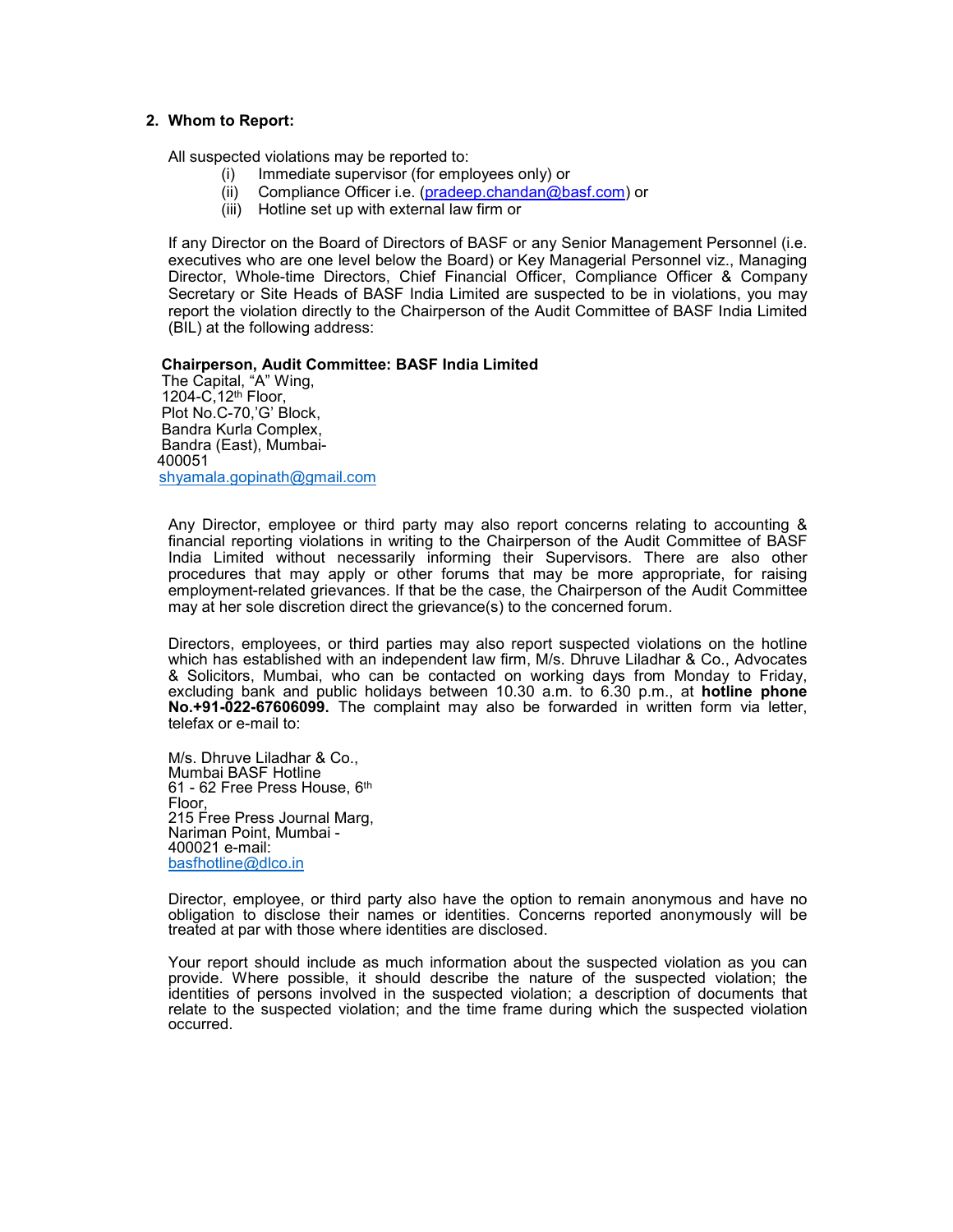# **3. Complaint Handling Process:**

All reports under this Policy will be promptly and appropriately investigated and all information disclosed during the course of the investigation will remain confidential except as may be necessary to conduct the investigation and take any remedial action, in accordance BASF's Complaint handling process and applicable laws.

Everyone working for or with BASF has a duty to cooperate in the investigation of reported violations. Failure to cooperate in an investigation or deliberately providing false information during an investigation can be the basis for disciplinary action, including termination of employment. If at the conclusion of its investigation, BASF determines that a violation has occurred, BASF will take effective remedial action commensurate with the nature of the offence. This action may include disciplinary action against the accused party, upto and including termination. Reasonable and necessary steps will also be taken to prevent any further violation of BASF's policies and Code of Conduct.

# **4. Reporting**

The Company Secretary shall report to the Audit Committee of BIL about the complaints received during the reporting period and its handling. The Audit Committee may request for additional reports about complaints received accompanied by a comment on the contents of the approaches raised and inspect the Register of Complaints kept with the Compliance Officer / Company Secretary, including the written replies and comments, or request the Compliance Officer to submit the Register of Complaints.

The Audit Committee may at any time take over the treatment of and reply to complaints.

### **5. Document Retention**

All documents relating to reporting, investigation and enforcement pursuant to this Policy shall be kept in accordance with BASF's record retention policy and applicable laws.

# **6. Safeguard against victimization**

The decision to report a concern can be a difficult one to make. The employee may feel that he/she would be considered disloyal or is worried about victimization from those responsible for the malpractice.

The Audit Committee will ensure that there is no such victimization or retaliation against anyone who raises a concern or reports a violation and will take whatever steps necessary in this connection. In case of victimization by a fellow employee, including the Supervisor, the Audit Committee may direct an investigation and, if appropriate, take disciplinary action, which may result in termination of employment of the concerned employee who is responsible for such victimization.

# **7. Deliberate false reporting**

If a Director, employee, or third party raises any concern in good faith that he/she believe to be true but which following investigation, proves to be unfounded, no action would be taken against such Director, employee or third party. If, however, the investigation shows that such person has made a deliberately false allegation to discredit BASF or anyone working in BASF, there may be an investigation to determine whether disciplinary action should be taken against such person. In case of an employee, any disciplinary action could result in the termination of such employee's employment.